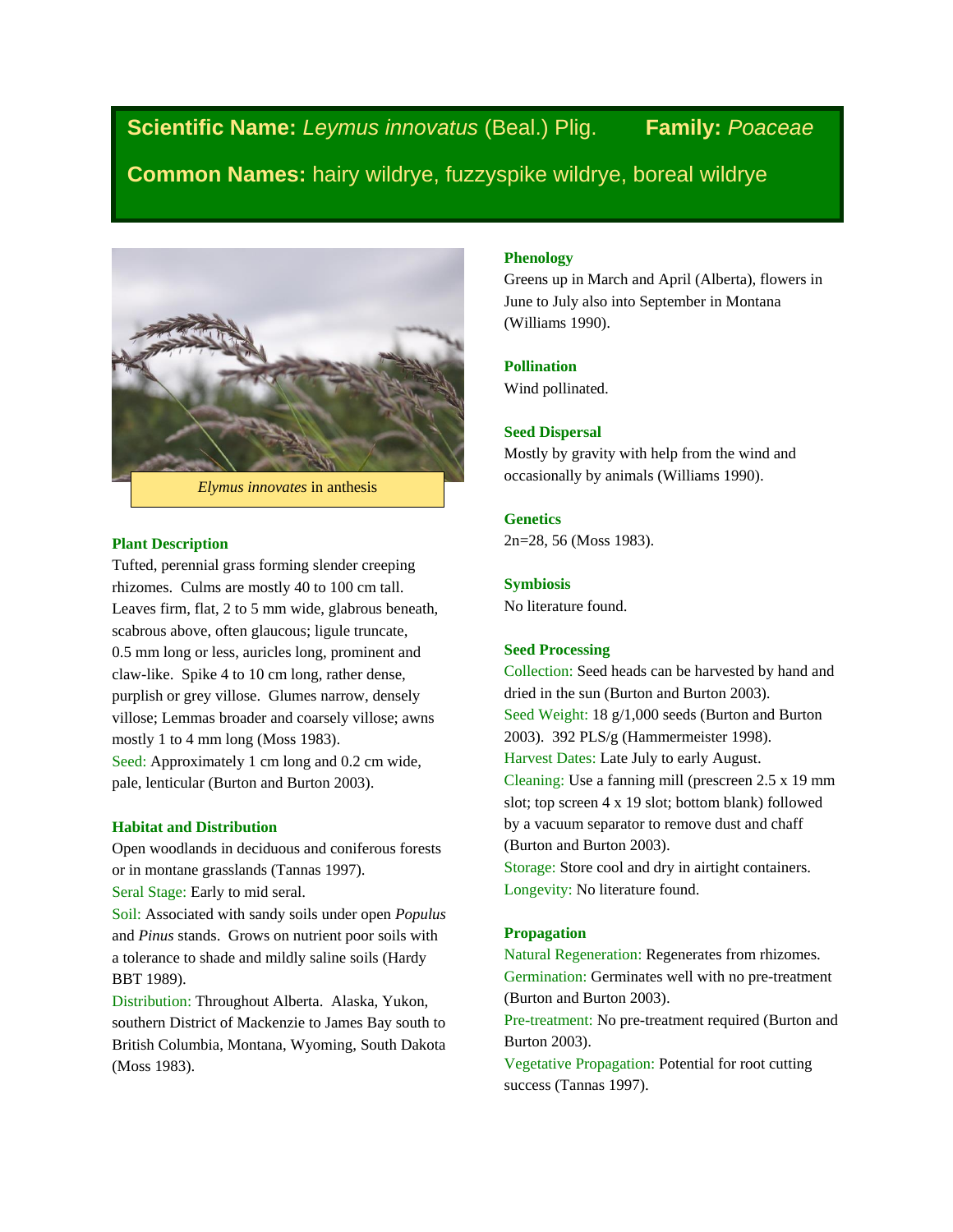## **Wildlife/Forage Usage**

Wildlife: Stone sheep, elk and bison graze hairy wild rye (Williams 1990).

Livestock: Poor palatability but fair to excellent forage value when alternatives are absent (Burton and Burton 2003, Hardy BBT 1989).

Grazing Response: An increaser, spreading readily by rhizomes, decreasing under forest canopy (Tannas 1997).

#### **Reclamation Potential**

Excellent choice for revegetation; rhizomes provide erosion control and allow for rapid colonization of disturbed areas.

Is relatively tolerant of acid and salt resulting from disturbance (Tannas 1997).

In lab tests, *Leymus innovatus* grew well on sandy soils saturated with various levels of oil, so has potential for rehabilitation of hydrocarboncontaminated sites (Hardy BBT 1989).

#### **Commercial Resources**

Availability: Seeds and plants are commercially available in Alberta (ANPC 2010). However, to ensure material is properly adapted, local collection is preferred.

#### **Notes**

Synonym *Elymus innovatus* (Williams 1990). Hybridizes with *Agropyron dasystachyum*, *A. smithii* and *A. trachycaulum* (Moss 1984). *Leymus innovatus* is listed as 99% intact (less occurrences than expected) in the Alberta oil sands region (Alberta Biodiversity Monitoring Institute 2014).

# **Photo Credits**

Photo: Wild Rose Consulting, 2013.

# **References**

Alberta Biodiversity Monitoring Institute, 2014. The status of biodiversity in the oil sands region of Alberta. Alberta Biodiversity Monitoring Institute, Edmonton, Alberta. 47 pp. [http://www.abmi.ca/FileDownloadServlet?filename=](http://www.abmi.ca/FileDownloadServlet?filename=The%20Status%20of%20Biodiversity%20in%20the%20Oil%20Sands%20Region%20of%20Alberta_2014_Supplemental%20Report.docx&dir=REPORTS_UPLOAD)

[The%20Status%20of%20Biodiversity%20in%20the](http://www.abmi.ca/FileDownloadServlet?filename=The%20Status%20of%20Biodiversity%20in%20the%20Oil%20Sands%20Region%20of%20Alberta_2014_Supplemental%20Report.docx&dir=REPORTS_UPLOAD)

[%20Oil%20Sands%20Region%20of%20Alberta\\_201](http://www.abmi.ca/FileDownloadServlet?filename=The%20Status%20of%20Biodiversity%20in%20the%20Oil%20Sands%20Region%20of%20Alberta_2014_Supplemental%20Report.docx&dir=REPORTS_UPLOAD) 4 Supplemental%20Report.docx&dir=REPORTS\_U [PLOAD](http://www.abmi.ca/FileDownloadServlet?filename=The%20Status%20of%20Biodiversity%20in%20the%20Oil%20Sands%20Region%20of%20Alberta_2014_Supplemental%20Report.docx&dir=REPORTS_UPLOAD) [Last accessed June 16, 2014].

ANPC (Alberta Native Plant Council), 2010. Native Plant Source List.

[http://www.anpc.ab.ca/assets/ANPC\\_2010\\_Native\\_Pl](http://www.anpc.ab.ca/assets/ANPC_2010_Native_Plant_Source_List.pdf) [ant\\_Source\\_List.pdf](http://www.anpc.ab.ca/assets/ANPC_2010_Native_Plant_Source_List.pdf) [Last accessed October 10, 2013].

Burton, C.M. and P.J. Burton, 2003. *Leymus innovatus* (Beal) Pilger fuzzy-spiked wildrye. IN: A manual for growing and using seed from herbaceous plants native to the northern interior of British Columbia. Symbios Research & Restoration. Smithers, British Columbia. pp. 63-66. [http://www.env.gov.bc.ca/wld/documents/fia\\_docs/n](http://www.env.gov.bc.ca/wld/documents/fia_docs/native_seed_manual/15leymus_innovatus.pdf) [ative\\_seed\\_manual/15leymus\\_innovatus.pdf](http://www.env.gov.bc.ca/wld/documents/fia_docs/native_seed_manual/15leymus_innovatus.pdf) [Last accessed October 8, 2013].

Hammermeister, A.M., 1998. Seeding rate conversion charts for using native species in reclamation projects. Alberta Agriculture, Food and Rural Development, Edmonton, Alberta. 13 pp. [http://www.npss.sk.ca/docs/2\\_pdf/Seeding\\_Rate\\_Con](http://www.npss.sk.ca/docs/2_pdf/Seeding_Rate_Conversion.pdf) [version.pdf](http://www.npss.sk.ca/docs/2_pdf/Seeding_Rate_Conversion.pdf) [Last accessed August 26, 2014].

Hardy BBT Limited, 1989. *Elymus innovatus*. IN: Manual of plant species suitability for reclamation in Alberta - 2nd Edition. Alberta Land Conservation and Reclamation Council Report No. RRTAC 89-4. pp. 114-116. <http://hdl.handle.net/10402/era.22605> [Last accessed October 10, 2013].

Moss, E.H., 1983. *E. innovatus* Beal Hairy wild rye. IN: Flora of Alberta. A manual of flowering plants, conifers, ferns, and fern allies found growing without cultivation in the province of Alberta, Canada. 2nd edition. University of Toronto Press, Toronto, Ontario. p. 88.

Tannas, K., 1997. Common plants of the western rangelands. Volume 1 – Grasses, grass-like species, trees and shrubs. Lethbridge Community College, Lethbridge, Alberta. 311 pp.